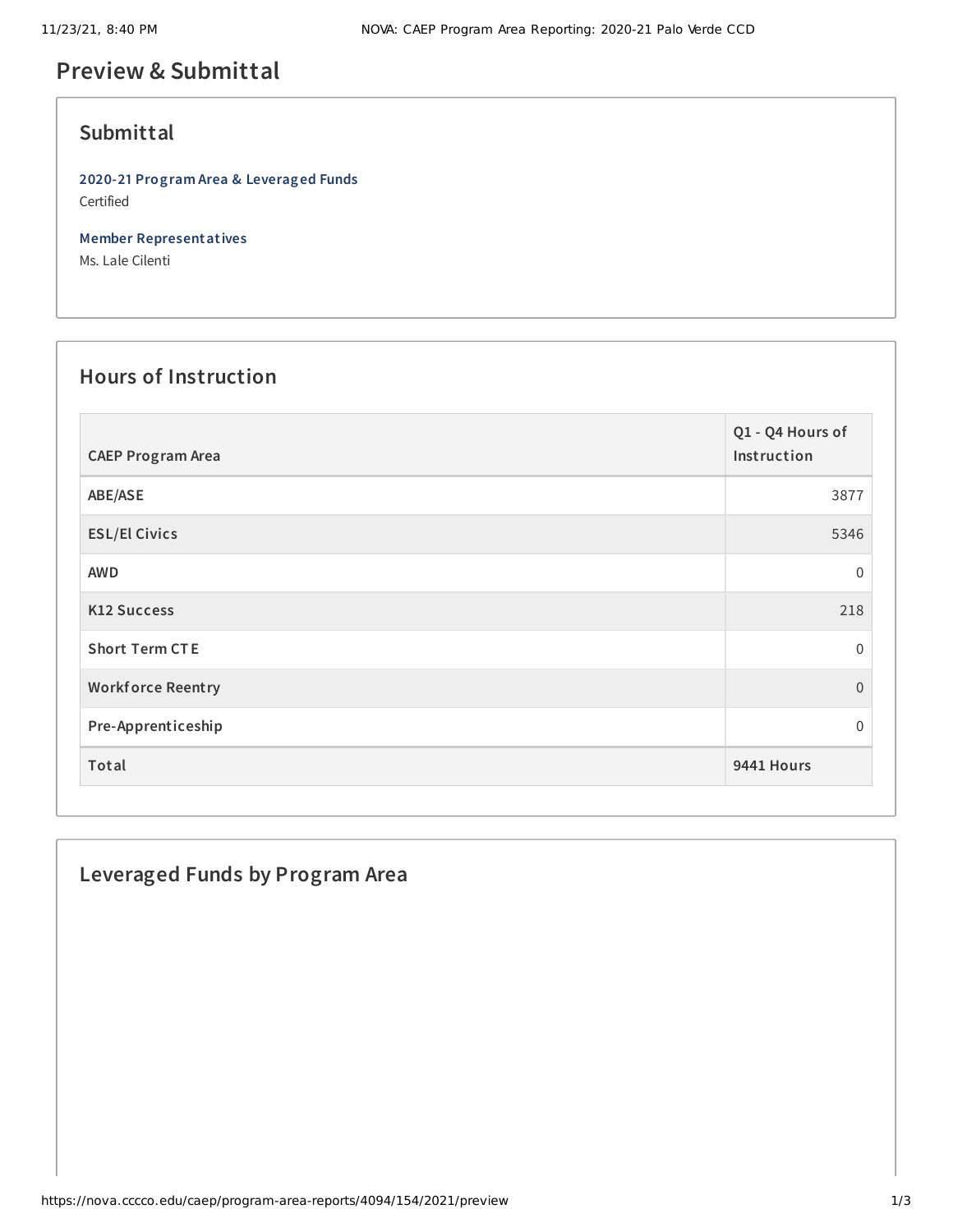11/23/21, 8:40 PM NOVA: CAEP Program Area Reporting: 2020-21 Palo Verde CCD

| Fund                                     | <b>ABE/ASE</b> | ESL/El<br><b>Civics</b> | <b>AWD</b> | K12<br><b>Success</b> | Short<br>Term<br><b>CTE</b> | Workforce<br>Reentry | Pre-<br>Apprenticeship | Totals    |
|------------------------------------------|----------------|-------------------------|------------|-----------------------|-----------------------------|----------------------|------------------------|-----------|
| California Adult<br>Education<br>Program | \$267,189      | \$368,428               | \$0        | \$15,025              | \$0                         | \$0                  | \$0                    | \$650,642 |
| <b>CalWORKs</b>                          | \$0            | \$0                     | \$0        | \$0                   | \$0                         | \$0                  | \$0                    | \$0       |
| NonCredit                                | \$0            | \$0                     | \$0        | \$0                   | \$0                         | \$0                  | \$0                    | \$0       |
| <b>Perkins</b>                           | \$0            | \$0                     | \$0        | \$0                   | \$0                         | \$0                  | \$0                    | \$0       |
| <b>LCFF</b>                              | \$0            | \$0                     | \$0        | \$0                   | \$0                         | \$0                  | \$0                    | \$0       |
| Fees                                     | \$0            | \$0                     | \$0        | \$0                   | \$0                         | \$0                  | \$0                    | \$0       |
| K12 Adult Ed Jail<br><b>Funds</b>        | \$0            | \$0                     | \$0        | \$0\$                 | \$0                         | \$0                  | \$0                    | \$0       |
| <b>WIOA II</b>                           | \$0            | \$0                     | \$0        | \$0                   | \$0                         | \$0                  | \$0                    | $$0$$     |
| Contracted<br><b>Services</b>            | \$0            | \$0                     | \$0        | \$0                   | \$0                         | \$0                  | \$0                    | \$0       |
| <b>Totals</b>                            | \$267,189      | \$368,428               | \$0        | \$15,025              | \$0                         | \$0                  | \$0                    | \$650,642 |

#### **Certification**

**39 Palo Verde River Consortium - Primary Contact**

**Ms. Lale Cilenti** Dean, Needles Center [lale.cilenti@paloverde.edu](mailto:lale.cilenti@paloverde.edu)

Appro ved by Ms. Lale Cilenti

**11/23/2021 12:40 PM PST**